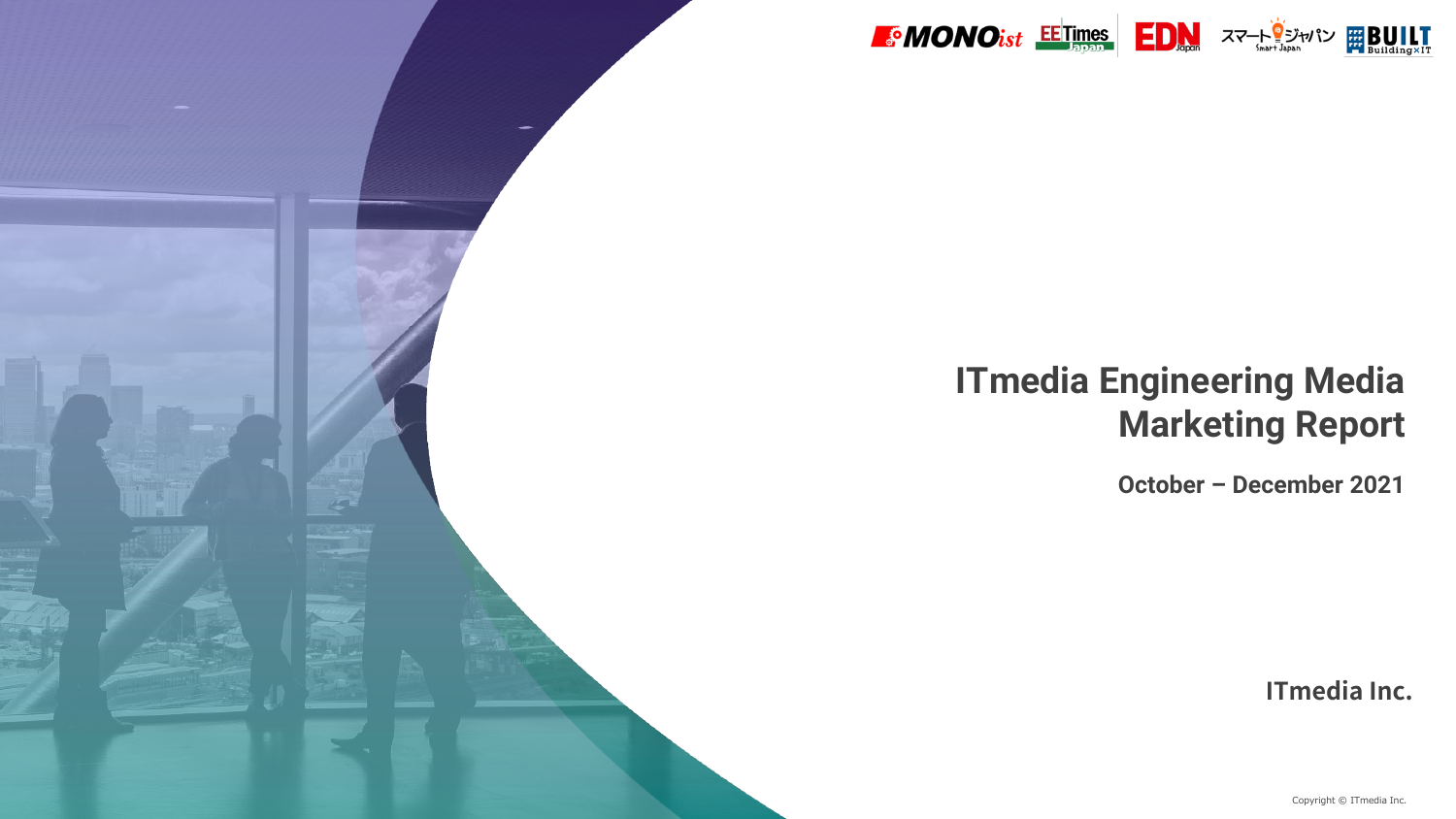### **Page Views/Unique Browsers/Number of Registered Members (As of December 2021)**

| <b>Media</b>                      | <b>Monthly Page Views</b> | <b>Monthly Unique</b><br><b>Browsers</b> |
|-----------------------------------|---------------------------|------------------------------------------|
| <b>MONOist (All)</b>              | 2,414,286                 | 849,815                                  |
| <b>Embedded Development</b>       | 404,473                   | 160,215                                  |
| <b>Mechanical Design</b>          | 490,444                   | 181,436                                  |
| <b>Engineering Management</b>     | 404,908                   | 165,053                                  |
| <b>Automotive</b>                 | 424,827                   | 177,053                                  |
| <b>Small/Medium Manufacturing</b> | 8,863                     | 4,055                                    |
| <b>Career</b>                     | 33,054                    | 21,635                                   |
| <b>Factory Automation</b>         | 221,661                   | 86,385                                   |
| <b>Medical</b>                    | 85,558                    | 58,062                                   |
| <b>Robot</b>                      | 17,057                    | 8,609                                    |
| <b>EE Times Japan</b>             | 1,568,861                 | 459,298                                  |
| <b>EDN Japan</b>                  | 507,982                   | 162,845                                  |
| <b>Smart Japan</b>                | 456,899                   | 238,877                                  |
| <b>BUILT</b>                      | 226,178                   | 110,036                                  |
| <b>Total</b>                      | 5,174,206                 | 1,710,835                                |

### ■**Page Views/Unique Browsers** ■**Number of e-Newsletter Subscribers**

|                                               | <b>Issue Date</b>                    | <b>Number of</b><br><b>Subscribers</b> |
|-----------------------------------------------|--------------------------------------|----------------------------------------|
| <b>Engineering Media Consolidated</b><br>Mail | <b>Thursday</b>                      | 186,028                                |
| <b>MONOist Daily Mail</b>                     | Weekday                              | 57,568                                 |
| <b>Electronic Design / Embedded</b><br>Mail   | Weekday                              | 117,397                                |
| <b>Automotive Mail</b>                        | <b>Bi-Weekly,</b><br>Wednesday       | 56,848                                 |
| <b>Engineering Management Mail</b>            | <b>Bi-Weekly, Tuesday</b>            | 58,083                                 |
| <b>Mechanical Design Mail</b>                 | <b>Bi-Weekly, Tuesday</b>            | 36,304                                 |
| <b>Factory Automation Mail</b>                | The first and third<br><b>Friday</b> | 31,091                                 |
| <b>Medical Mail</b>                           | The first and third<br><b>Monday</b> | 13,106                                 |
| <b>Smart Japan Daily Mail</b>                 | Weekday                              | 36,181                                 |
| <b>BUILT Weekly Mail</b>                      | <b>Monday</b>                        | 19,539                                 |
| <b>Total (Unique)</b>                         |                                      | 234,112                                |

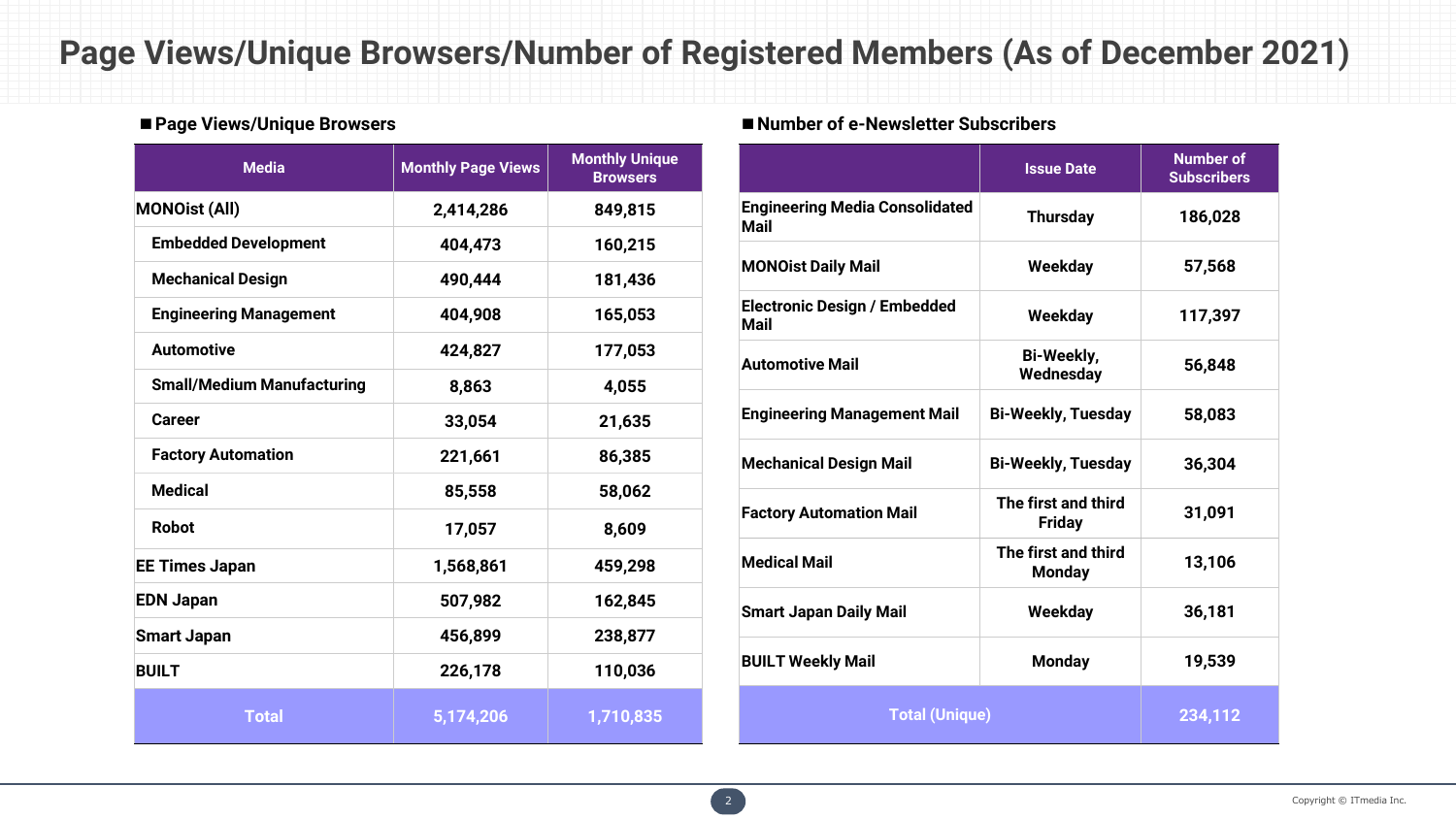# **Keyword Search Top 10 (December 2021)**

### ■Ranking

|                | <b>MONOist</b>                        | <b>EE Times Japan</b>                 | <b>EDN Japan</b>                                      | <b>Smart Japan</b>                | <b>BUILT</b>                        |
|----------------|---------------------------------------|---------------------------------------|-------------------------------------------------------|-----------------------------------|-------------------------------------|
|                | Semiconductor shortage                | Semiconductor                         | Latch up                                              | <b>Power Unit</b>                 | <b>LEED certification</b>           |
| $\overline{2}$ | ßσ                                    | Semiconductor shortage                | <b>MCU</b>                                            | <b>P2P</b> transactions           | <b>Falling stop apparatus</b>       |
| 3              | <b>HILS</b>                           | Graphene                              | <b>Microcontroller</b>                                | <b>SBT</b> certification          | <b>Full harness mandatory</b>       |
| 4              | <b>Geometric Tolerance /</b><br>Datum | <b>Perovskite Solar Cells</b>         | <b>BSW</b>                                            | <b>Fuel Cell Vehicle</b>          | New technology                      |
| 5              | Degree of position                    | <b>YMTC</b>                           | <b>Thermal Resistance</b>                             | <b>Basic Plan for Energy</b>      | <b>Global Electronics</b>           |
| 6              | <b>Right angle</b>                    | CoWoS (Chip on Wafer on<br>Substrate) | <b>Power Semiconductors /</b><br><b>Power Devices</b> | <b>Binary Power Generation</b>    | <b>Full harness</b>                 |
| $\overline{7}$ | <b>X-R Control Chart</b>              | Semiconductor market                  | <b>Nyquist frequency</b>                              | Perovskite                        | <b>Air Conditioning</b>             |
| 8              | Contouring                            | <b>EMIB</b>                           | Latch up                                              | <b>Hydrogen</b>                   | Number of residential<br>workpieces |
| 9              | <b>Fuel Cell Vehicle</b>              | <b>MRAM</b>                           | <b>Resolution</b>                                     | Offshore wind power<br>generation | <b>StreamBIM</b>                    |
| 10             | Nylon supply shortage                 | <b>FOPLP</b>                          | <b>AFE</b>                                            | Kilowatt.                         | <b>Architecture News</b>            |

※ Similar keywords are ranked by integrating the number of searches.

※ Article title search is stated as is.

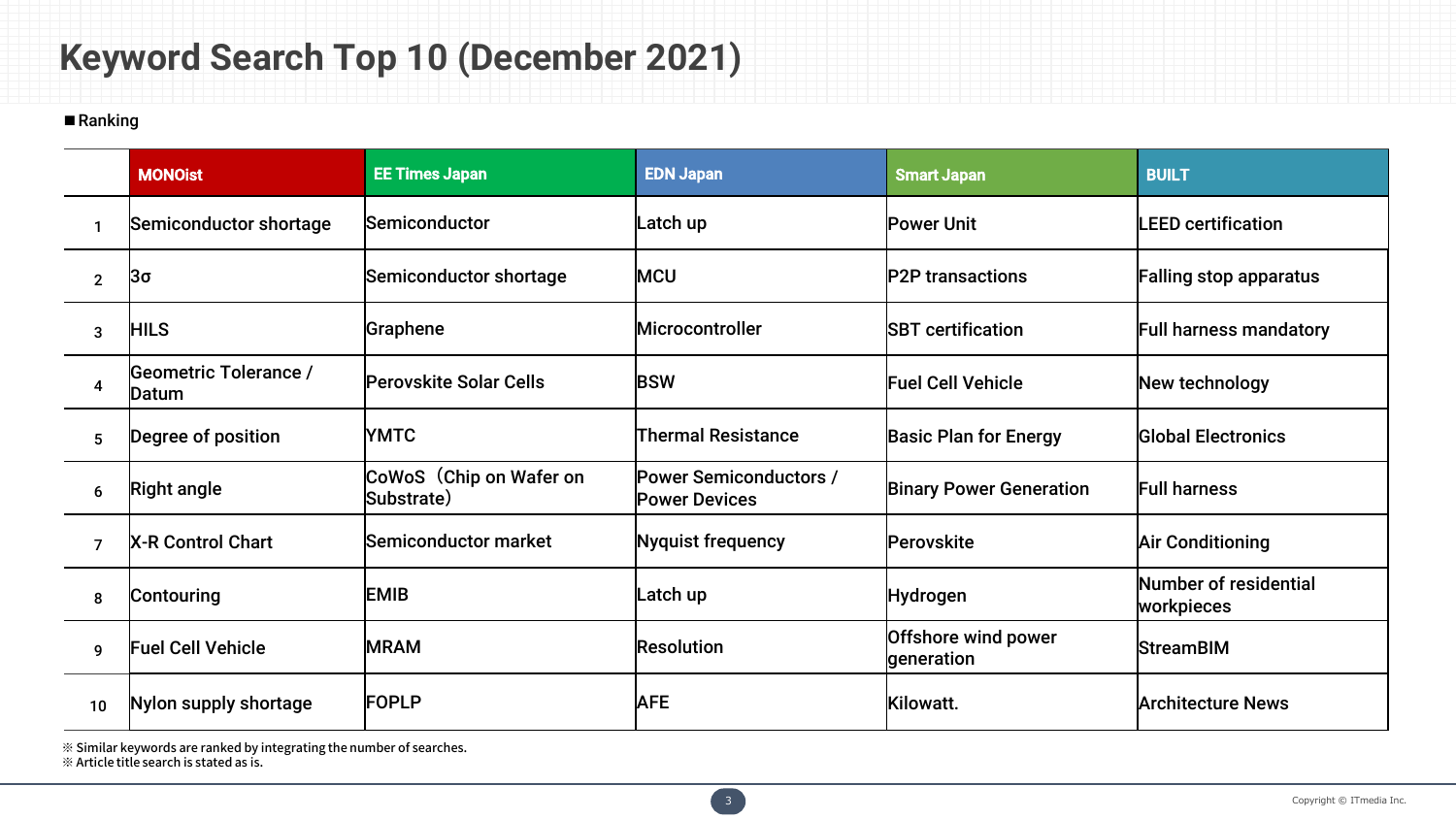## **Performance Data (MONOist / EE Times Japan / EDN Japan/Smart Japan)**

| Product (Web)              | Est. CTR       |
|----------------------------|----------------|
| <b>Billboard Banner</b>    | $0.1 - 0.19%$  |
| Welcome Screen Banner      | $2.7 - 3.7%$   |
| Super Banner (Leaderboard) | $0.11 - 0.26%$ |
| <b>Rectangle Banner</b>    | $0.07 - 0.14%$ |

| <b>Product (Advertorial)</b>                                                               | <b>Est. PV</b>     |
|--------------------------------------------------------------------------------------------|--------------------|
| Advertorial<br>(MONOist/EE Times Japan/EDN Japan/Smart Japan/BUILT)                        | $1.000 \sim 2.000$ |
| Page View depends on the contents and traffic drivers.<br>For more details, please ask us. |                    |

| <b>Product (e-Newslewtter)</b>      | Est. CTR     |
|-------------------------------------|--------------|
| <b>E-Newsletter Special Edition</b> | $0.7 - 0.9%$ |

■ Data Collected :

Banner/Text : Apr. 2018 - Dec. 2019

#### ■Sites

MONOist / EE Times Japan / EDN Japan / Smart Japan / BUILT

※ Excluding index pages

※ Including ITmedia ads